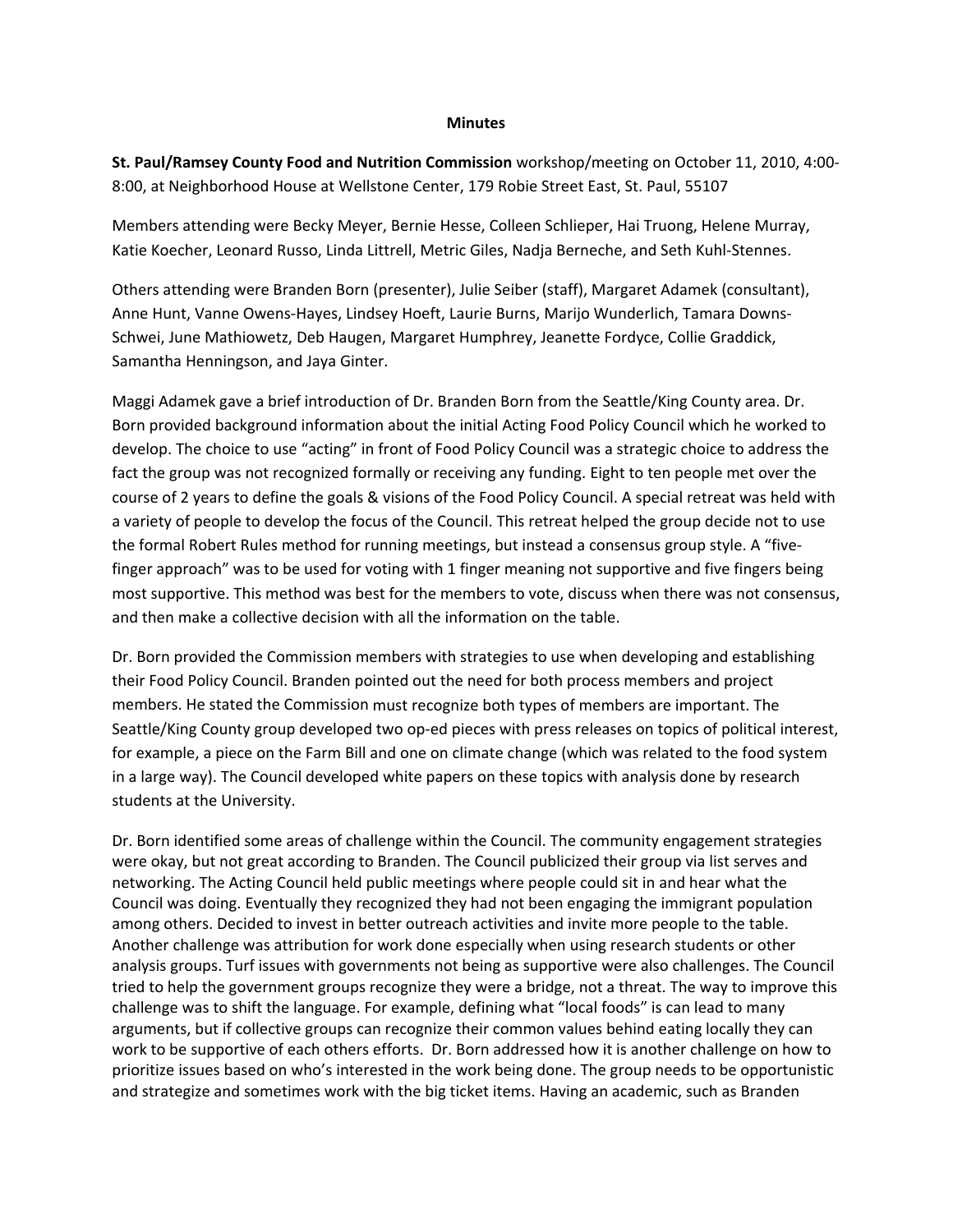Born, who is not representing the city or the county, was a value to the Council. This person can do the "dirty" work.

Dr. Born gave the Commission members some of the lessons learned from Seattle which included:

- Be patient because systems and environment change is a long multi-year process.
- Learn how to make decisions as a group and manage internal conflicts.
- Remember to not threaten others who are doing the same work, instead bring them in, harness their energy, and work together.
- Recognize champions in elected official regimes, how to make lasting partners, and strategize your messaging.
- Prioritize your topics of focus- short, medium, and long-term goals, make them relevant.
- Recognize each Commission member is an expert for your region; keep in mind "evidence-based approaches" and the need for a base to back up ideas/recommendations.

Once the background, strategies, challenges, and lessons learned were presented by Dr. Born the Commission members asked clarifying questions. One was how to reach and include the multi‐cultural groups. Dr. Born believed their Council did not do this well in the first place, but then went back and starting inviting other people to the table, such as Native tribes and youth groups.

# Recap of information:

1. Recognize the strategic processes involved.

2. Develop a decision marking process that works for your group. Seattle/King County chose consensus model.

- 3. Communication strategies to use‐ editorials, mass media, list serves.
- 4. Community engagement strategies‐ find those in the "halls of power", political, and foundations.

5. Invest in on-going learning of Council members- evidence bases to inform and intra-learning by group members.

- 6. Need good information to make good decisions.
- 7. Strategic about issues to work on‐ issues with leverage may be best at first.
- 8. Focused where they have impact- "low-hanging fruit."

Maggi Adamek provided a recap on the Homegrown MSP presentation and how they developed their four areas of focus along with task force development and implementation strategies. The Commission members identified their "buckets" of focus *(see below for list).* Members of the Commission shared their opinions of prioritizes for this group and the areas of focus they cannot forget (*see below for list)*. The Commission members also shared their ideas for citizen engagement and where to find the people and involve them (*see below for list)*.

# **Next meeting:**

November 1, 2010, 5:30‐7:30 Ramsey County Public Library, Roseville 2180 North Hamline Roseville 55113